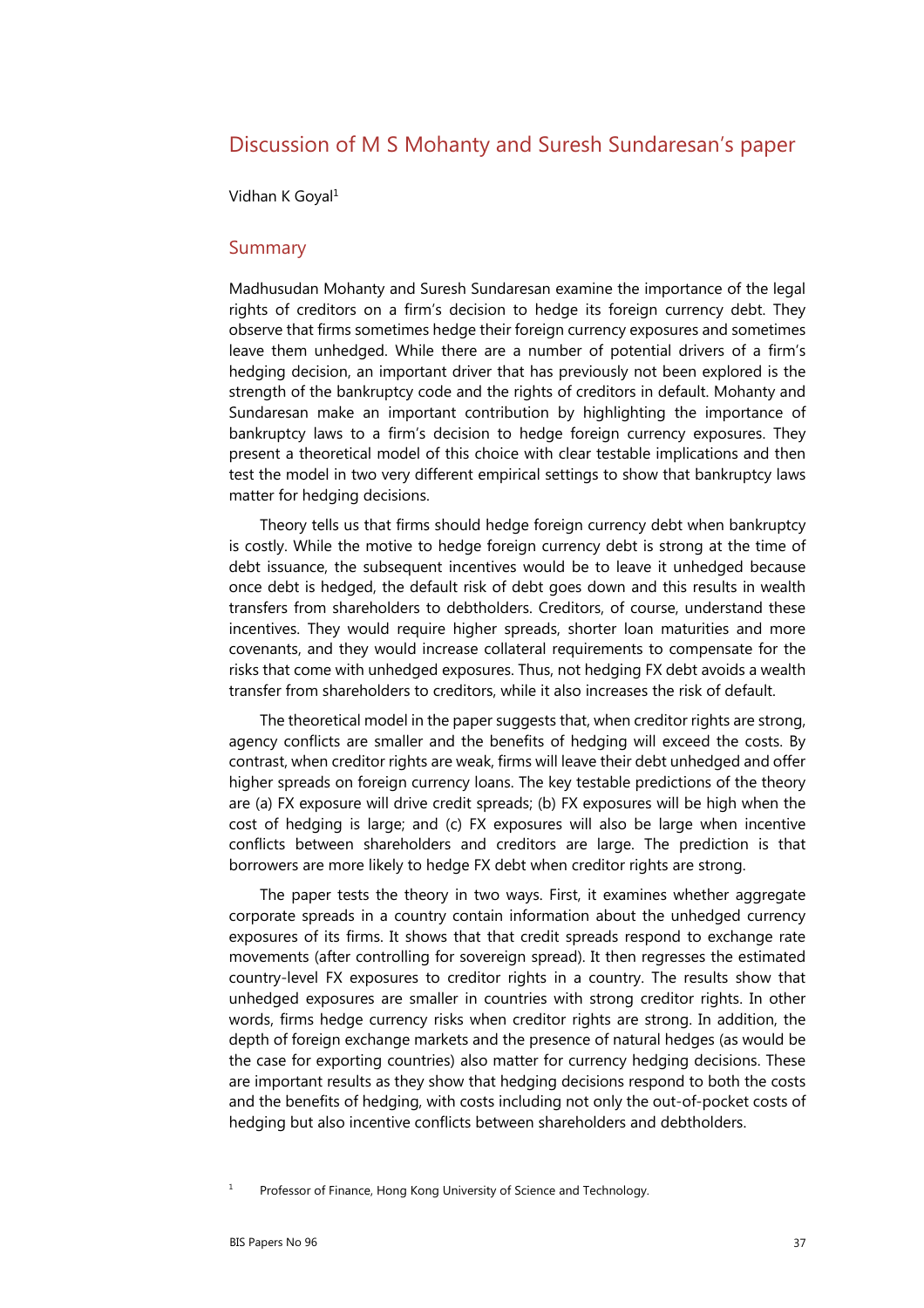These cross-country results are supplemented with a quasi-natural experiment around the enactment of the new insolvency and bankruptcy code in India in May 2016, which strengthened creditor rights. This shock to creditor rights is examined in a differences-in-differences setting to test if hedging incentives increased for high foreign currency debt firms (treatment) relative to firms with a low foreign currency debt ratio.

The paper finds a positive relationship between the new bankruptcy code and the probability of currency hedging by firms with a high share of foreign currency debt. The probability that firms with high foreign currency debt will hedge increased significantly after the new bankruptcy law came into effect in India. Among the factors playing a role in hedging decisions, the most important is the availability of a natural hedge through export revenues. Firms with a larger fraction of their sales in foreign currencies are more likely to issue unhedged debt. By contrast, growth opportunities significantly increase the likelihood of hedging currency and interest rate risk.

## **Comments**

Mohanty and Sundaresan present a structural model of a firm with dollarised debt and with revenues produced in the domestic currency. The model yields several testable hypotheses relating a firm's hedging decisions to the legal provisions for bankruptcy, deadweight losses, and contract enforcement. I like the fact that the model, while simple, provides a rich setting to generate several testable predictions on how FX exposures drive credit spreads and how incentives to hedge depend on agency costs between creditors and shareholders and the lack of liquidity in hedging markets. The model yields the key testable prediction that a lack of enforcement of creditor rights can lead to greater FX exposure.

### Empirical analysis: cross-country evidence

The rest of my comments focus on the empirical sections. I will start with a discussion of the cross-country evidence and then discuss the quasi-natural setting. As mentioned before, the first stage of the cross-country evidence is to estimate country-by-country regressions of the aggregate corporate spread over the sovereign spread and change in log exchange rates (where negative values imply depreciation of local currency against the foreign currency). The coefficient of interest is the coefficient on the change in exchange rates (FX exposures). If the local currency depreciates, foreign liabilities increase. This reduces a firm's net worth, thereby increasing corporate spreads. Thus, we would expect FX exposures to be negative if the foreign currency liabilities exceed foreign currency assets on corporate balance sheets.

To address the concern that reverse causality or omitted factors may be driving the correlation between corporate spread and exchange rate movements, the paper instruments exchange rate changes by gold prices and lagged exchange rates. The exclusion restriction is that these instruments affect corporate spreads only through contemporaneous exchange rate movements and not directly. However, one could think of gold prices directly correlating with macroeconomic variables that could directly affect spreads. Lagged exchange rates may also be driven by the same omitted factors that drive current exchange rate changes. It is unclear if the lagged value of exchange rates actually helps in isolating the causal effect of exchange rate changes on corporate spreads.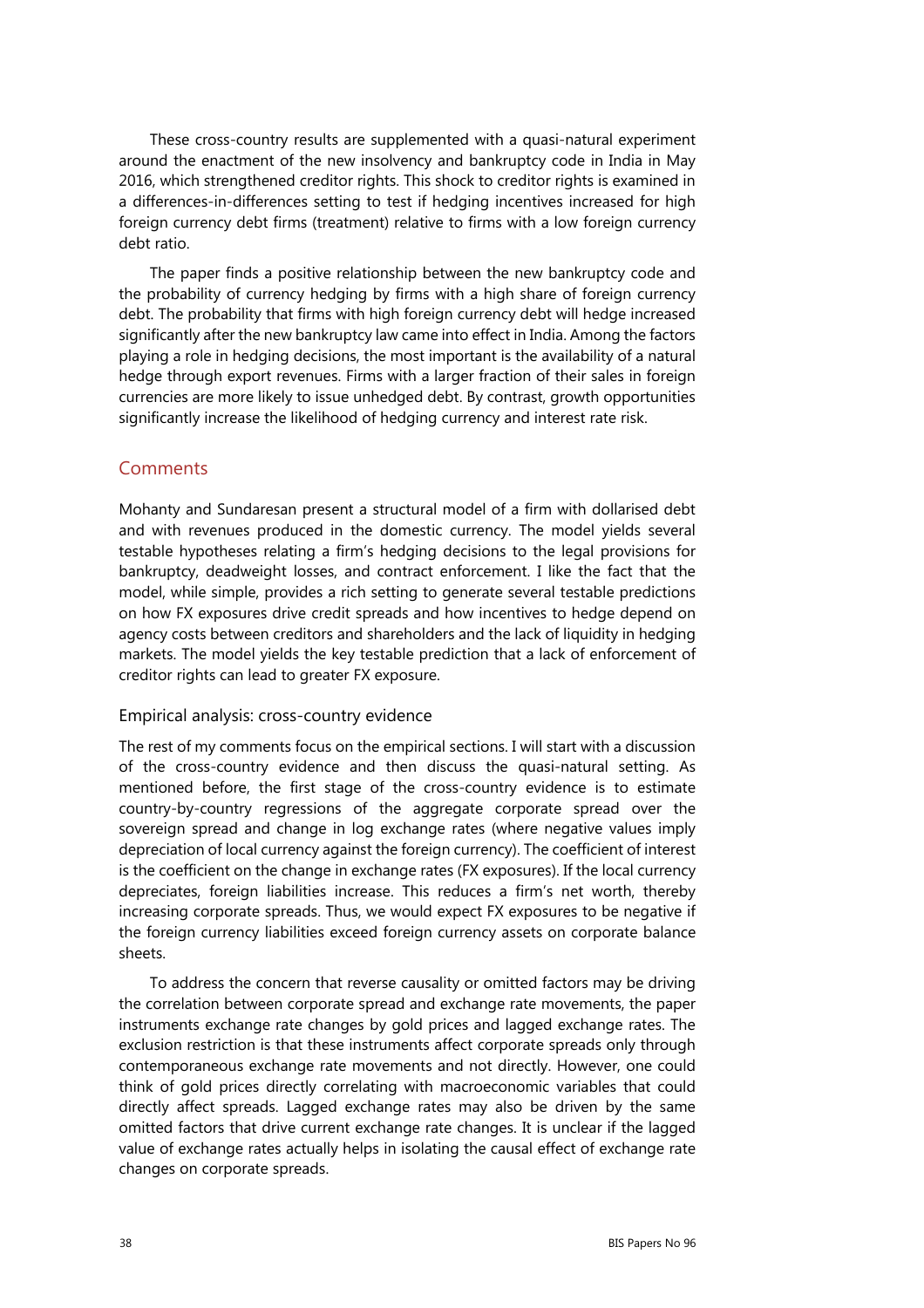In the first stage results, we notice that about 60% of the countries have negative FX exposure coefficients. This is consistent with a depreciation of local currency increasing the probability of default and hence higher spreads. For the other 40% of cases, the exposure coefficients are positive. In these cases, local currency depreciation improves credit quality and leads to lower spreads. While we would expect this for countries with current account surpluses, the evidence is not so clear, as the exposure coefficients do not seem to be systematically related to the current account-to-GDP ratios. One possible explanation is that the specification is missing some variables that affect both exchange rate movements and corporate spreads. A possibility is that, in some countries, local currency depreciation results in stronger cash flows from export sales but also greater liabilities. The question is whether the effect on liabilities exceeds those on the assets. Thus, it may be appropriate to include additional variables such as the foreign-liabilities-to-GDP ratio and the export-tosales ratio in the first stage regression.

The second stage is to regress the estimated absolute value of exposure coefficients (which measure the extent to which liabilities and assets remain unhedged) on creditor rights and other variables that affect hedging incentives of firms in a country. The key testable prediction is that hedging should increase with the strength of creditor rights. These results are consistent with the predictions of the model. However, the cross-country evidence presents interpretation challenges because of the omitted variables problem. For example, other country variables (GDP growth rate, for example) could be driving both creditor rights and the benefits and costs of hedging FX exposures.

#### Empirical analysis: quasi-natural experiment

The second experiment in the paper is to examine the effect of the new insolvency and bankruptcy code introduced in India in May 2016. How does the enactment of the new bankruptcy law, which strengthened creditor rights, change the incentives of affected firms to hedge foreign currency debt? This is an interesting empirical setting in which to examine the effect of creditor rights on such incentives. The paper explores whether the new bankruptcy had a meaningful impact on the propensity to hedge currency and interest rate risk on foreign currency debt. The analysis allows the authors to go deeper into firm-specific factors that affect hedging decisions. It also presents a clear identification strategy to isolate the impact of the change in the law from other institutional and industry-specific factors.

The law could be considered exogenous from the perspective of a firm and one could examine the effect of a shock to creditor rights on hedging decisions in a difference-in-differences setting. Mohanty and Sundaresan also have access to a unique data set from the Reserve Bank of India (RBI) taken from the reports that Indian firms are required to submit to the RBI when seeking approval to issue foreign currency debt. This is loan-level data with details about loans. Importantly, the data include the intention to hedge along with details of the hedging instrument that the firm plans to use.

The challenge with this empirical setting is that the law affected all firms. So, how do we factor out the effect of macroeconomic changes in driving hedging intentions? The strategy adopted in the paper is to classify firms with more foreign currency debt as treatment firms (these firms are expected to increase their hedging of foreign currency debt) and use the low foreign currency debt firms as controls. The difficulty here is that creditor rights became strong for both sets of firms. If intention to hedge